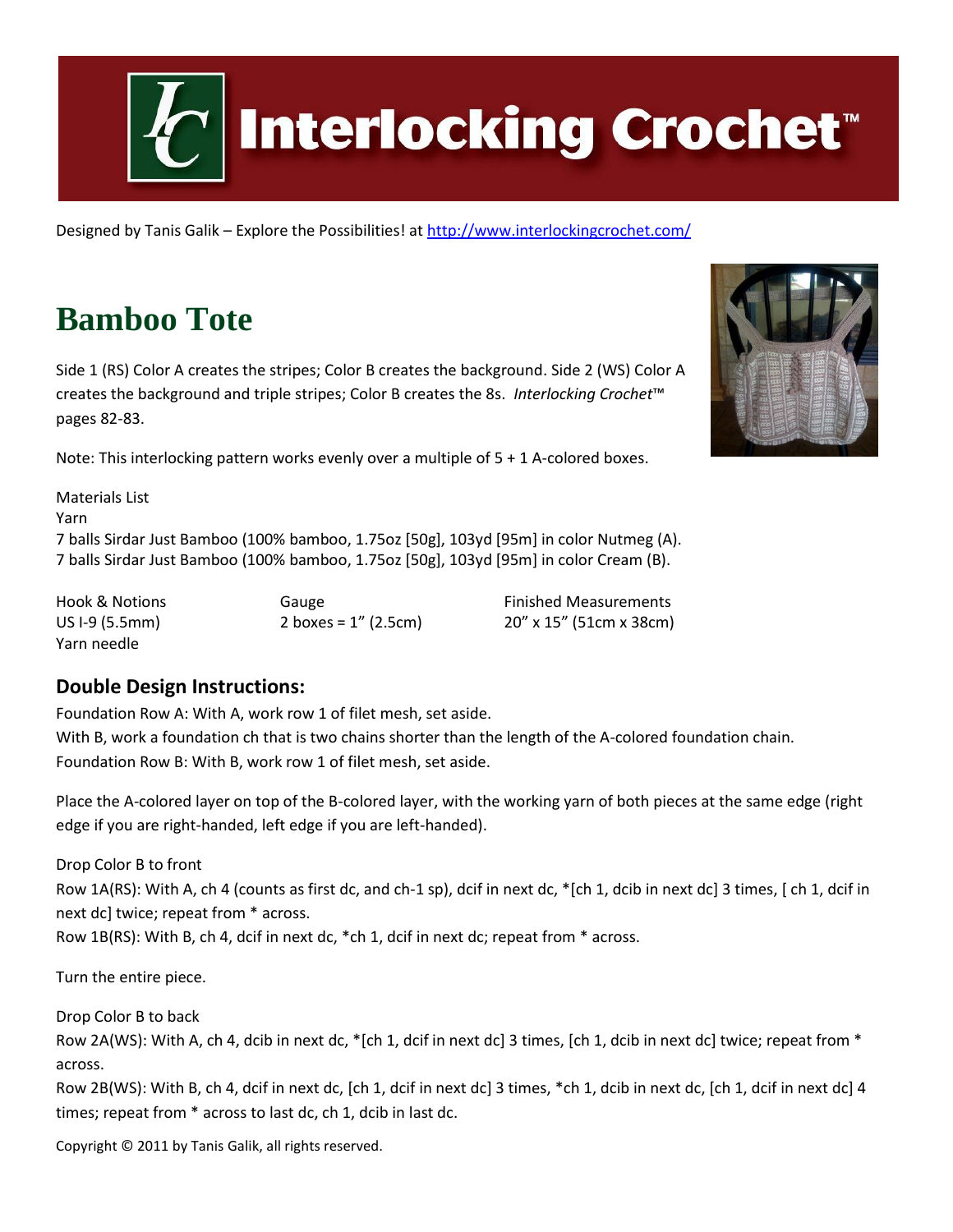Turn the entire piece.

Drop Color B to front

Row 3A(RS): With A, ch 4, dcif in next dc, \*[ch 1, dcib in next dc] 3 times, [ch 1, dcif in next dc] twice; repeat from \* across.

Row 3B(RS): With B, ch 4, dcib in next dc, [ch 1, dcib in next dc] 3 times, \*ch 1, dcif in next dc, [ch 1, dcib in next dc] 4 times; repeat from \* across to last dc, ch 1, dcif in last dc.

Turn the entire piece.

Drop Color B to back Row 4A(WS): With A, ch 4, dcib in next dc,  $*$ [ch 1, dcif in next dc] 3 times, [ch 1, dcib in next dc] twice; repeat from  $*$ across.

Row 4B(WS): With B, ch 4, dcib in next dc, \*ch 1, dcib in next dc; repeat from \* across.

Drop Color B to front

Row 5A(RS): With A, ch 4, dcif in next dc,  $*$ [ch 1, dcib in next dc] 3 times, [ch 1, dcif in next dc] twice; repeat from  $*$ across.

Row 5B(RS): With B, ch 4, dcib in next dc, [ch 1, dcib in next dc] 3 times, \*ch 1, dcif in next dc, [ch 1, dcib in next dc] 4 times; repeat from \* across to last dc, ch 1, dcif in last dc.

Turn the entire piece.

Drop Color B to back

Row 6A(WS): With A, ch 4, dcib in next dc, \*[ch 1, dcif in next dc] 3 times, [ch 1, dcib in next dc] twice; repeat from \* across.

Row 6B(WS): With B, ch 4, dcif in next dc, [ch 1, dcif in next dc] 3 times, \*ch 1, dcib in next dc, [ch 1, dcif in next dc] 4 times; repeat from \* across to last dc, ch 1, dcib in last dc.

#### **Panel 1 (Front & Back) – 16"x 30" (41cm x 76cm)**

Foundation Row A: With A, ch 86, dc in  $6^{th}$  ch from hook, \*ch 1, skip next ch, dc in next ch; repeat from \* across – 41 boxes.

Foundation Row B: With B, ch 84, dc in  $6^{th}$  ch from hook, \*ch 1, skip next ch, dc in next ch; repeat from \* across – 40 boxes.

Repeat Rows 1-6 of pattern until 29.5" (75cm), ending with Row 5. Fasten off Color B.

Turn the entire piece.

Extra Row A only (WS): With A, ch 4, dcib in next dc, \*ch 1, dcib in next dc; repeat from \* across.

## **Panel 2 (Sides & Bottom) – 4" x 42" (10cm x 107.5cm)**

Foundation Row A: With A, ch 26, dc in  $6^{th}$  ch from hook, \*ch 1, skip next ch, dc in next ch; repeat from \* across – 11 boxes.

Copyright © 2011 by Tanis Galik, all rights reserved.